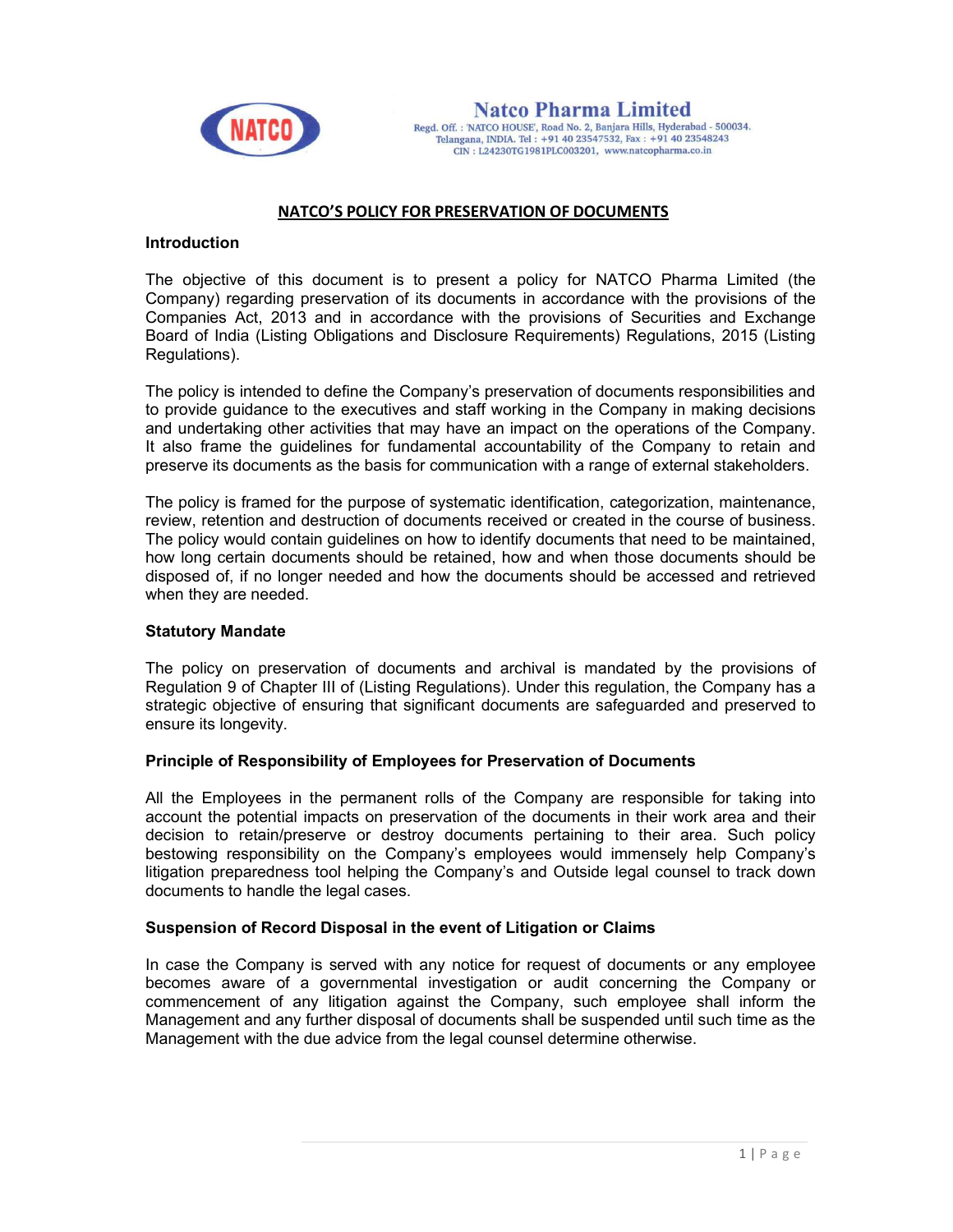## Administration

The Record Retention Schedule approved by the Board of Directors for initial maintenance, retention and disposal schedule for physical records is given below:

### 1. Accounting and Finance records, insurance records, tax records, etc.

## Responsibility: Finance and Accounts Department

### a) Accounting and Finance records

| Record Type                                     | <b>Retention Period</b>                   |
|-------------------------------------------------|-------------------------------------------|
| Accounts Payable ledgers and schedules          | 8 Years                                   |
| Accounts Receivable ledgers and schedules       | 8 Years                                   |
| Annual Audit Reports and Financial Statements   | Permanent                                 |
| Annual Audit Records, including work papers and | 8 years after completion of audit         |
| other documents that related to the audit       |                                           |
| <b>Annual Plans and Budgets</b>                 | 3 years after the budget year is closed   |
| <b>Bank Statement and Cancelled Cheques</b>     | 8 years                                   |
| <b>Employee Expense Reports</b>                 | 8 years                                   |
| <b>General Ledger</b>                           | Permanent                                 |
| <b>Interim Financial Statements</b>             | 8 years                                   |
| Notes Receivable ledgers and schedules          | 8 years                                   |
| <b>Investment Records</b>                       | Permanent                                 |
| Security deposit receipt copies                 | 3 years after termination of the contract |

## b) Insurance Records

| Record Type                                    | <b>Retention Period</b> |
|------------------------------------------------|-------------------------|
| <b>Annual Loss Summaries</b>                   | 8 Years                 |
| <b>Audits and Adjustments</b>                  | 8 Years                 |
| Claim Files (Including correspondence, medical | Permanent               |
| records, injury documentation, etc.)           |                         |
| Group Insurance Plans - Active Employees       | 8 years                 |
| Group Insurance Plans - Retirees               | Permanent               |
| Insurance Policies for the Company             | Permanent               |
| Journal Entry Support Data                     | 8 vears                 |
| <b>Releases and Settlements</b>                | Permanent               |

### c) Tax records

| Record Type                                    | <b>Retention Period</b> |
|------------------------------------------------|-------------------------|
| Tax-Exemption Documents and related            | Permanent               |
| correspondence                                 |                         |
| Tax records (Customs / Excise / Service Tax)   | 8 years                 |
| Payroll Tax records                            | 8 years                 |
| Tax Bills, Receipts, Statements                | 8 years                 |
| Tax Returns - Income, Franchise, Property      | Permanent               |
| Tax work paper packages - Originals            | 8 years                 |
| <b>Sales Tax Records</b>                       | 8 years                 |
| Annual Information Returns - State and Central | Permanent               |
| <b>Service Tax Records</b>                     | 8 vears                 |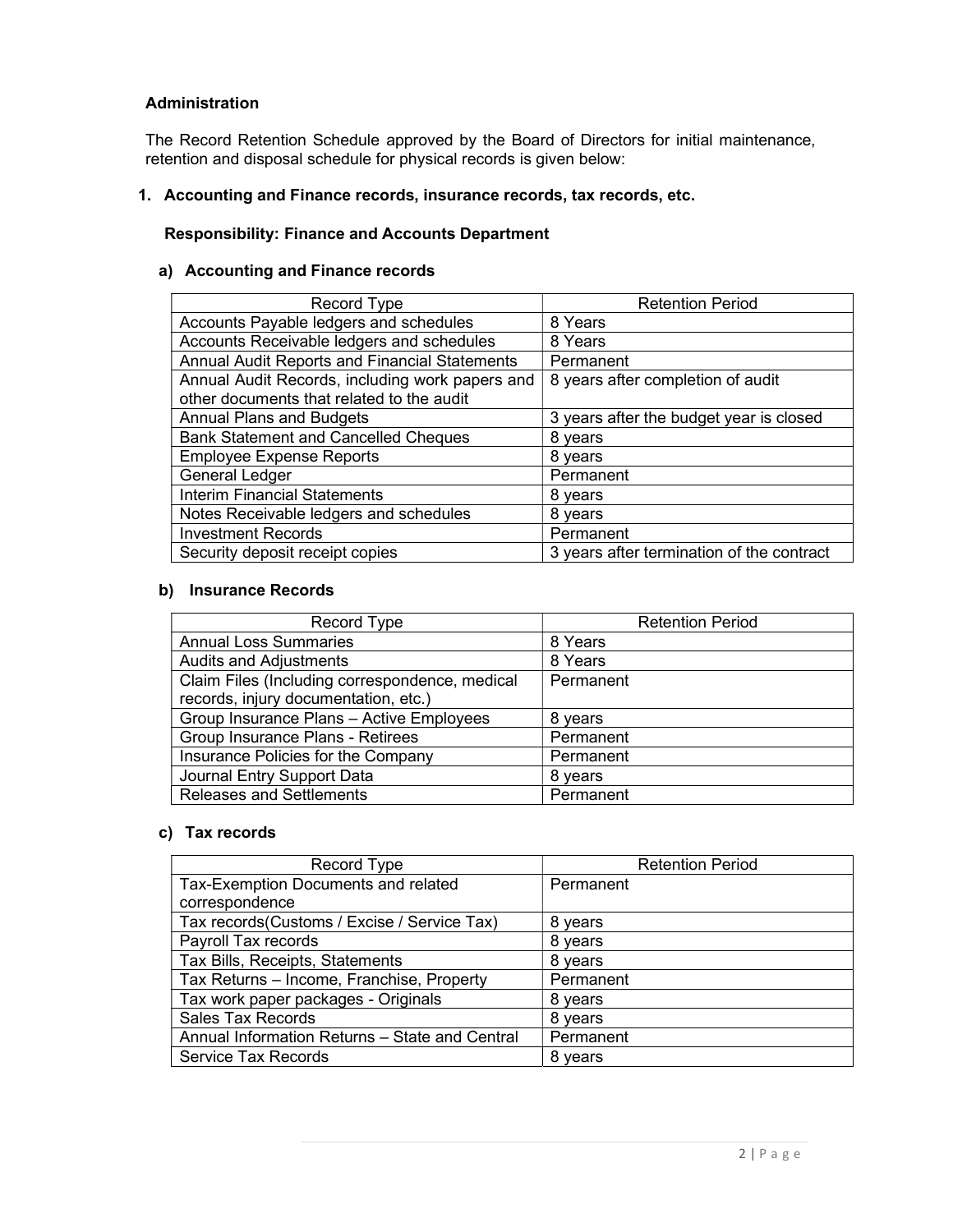## d) Corporate Social Responsibility Records

| Record Type                                                                                                                            | <b>Retention Period</b> |
|----------------------------------------------------------------------------------------------------------------------------------------|-------------------------|
| Records on CSR Projects (including amount Permanent<br>budgeted, spent and balance if any) projects<br>undertaken and progress thereon |                         |

## e) Policies and Manuals

| Record Type                              | <b>Retention Period</b>                      |
|------------------------------------------|----------------------------------------------|
| Policy and procedures manuals – Original | $\mid$ Current version with revision history |
| Policies and procedures manuals - Copies | Retain current version only                  |

# 2. Corporate Records including Certificate of Incorporation, Listing Agreement, etc.

## Responsibility: Secretarial Department

| Record Type                                                 | <b>Retention Period</b>               |
|-------------------------------------------------------------|---------------------------------------|
| Corporate Records (certificate of incorporation, Permanent  |                                       |
| commencement of business, listing agreement,                |                                       |
| seal, minutes book of<br>board.<br>common                   |                                       |
| committees and General Meetings<br>οt                       |                                       |
| shareholders, annual reports originals, statutory           |                                       |
| registers, etc.)                                            |                                       |
| Industrial entrepreneurial Memorandum and other   Permanent |                                       |
| statutory approvals.                                        |                                       |
| ROC Filings and Stock Exchange filings in Permanent         |                                       |
| physical and Electronic form                                |                                       |
| <b>Annual Reports</b>                                       | Permanent                             |
| Policy and procedures manuals - Original                    | Current version with revision history |
| Policies and procedures manuals - Copies                    | Retain current version only           |

# 3. Payroll, Pension and retiral related, Personnel and HR policies and other Records

# Responsibility: Human Resources Department

| Record Type                                  | <b>Retention Period</b>                 |
|----------------------------------------------|-----------------------------------------|
| <b>Employee Deduction Authorization</b>      | 3 years after termination of service of |
|                                              | employment                              |
| <b>Payroll Deductions</b>                    | 3 years after termination of service of |
|                                              | employment                              |
| Labour Distribution Cost Records including   | 3 years after termination of service of |
| and retiral<br>gratuity<br>details regarding | employment                              |
| disbursements                                |                                         |
| Payroll Registers (Gross and Net)            | 3 years after termination of service of |
|                                              | employment                              |
| Time Cards / Sheets                          | 2 years                                 |
| <b>Unclaimed Wage Records</b>                | 3 years                                 |
| Leave Records                                | 2 years after the relevant period       |
| <b>Retirement and Pension Records</b>        | Permanent                               |
| Personnel Files of individual employees      | Permanent                               |
| Commission / Bonuses / Incentives / Awards   | 8 years                                 |
| <b>Employee Earnings Records</b>             | 3 years after termination of service of |
|                                              | employment                              |
| Employee Handbook & Induction Manual         | Permanent                               |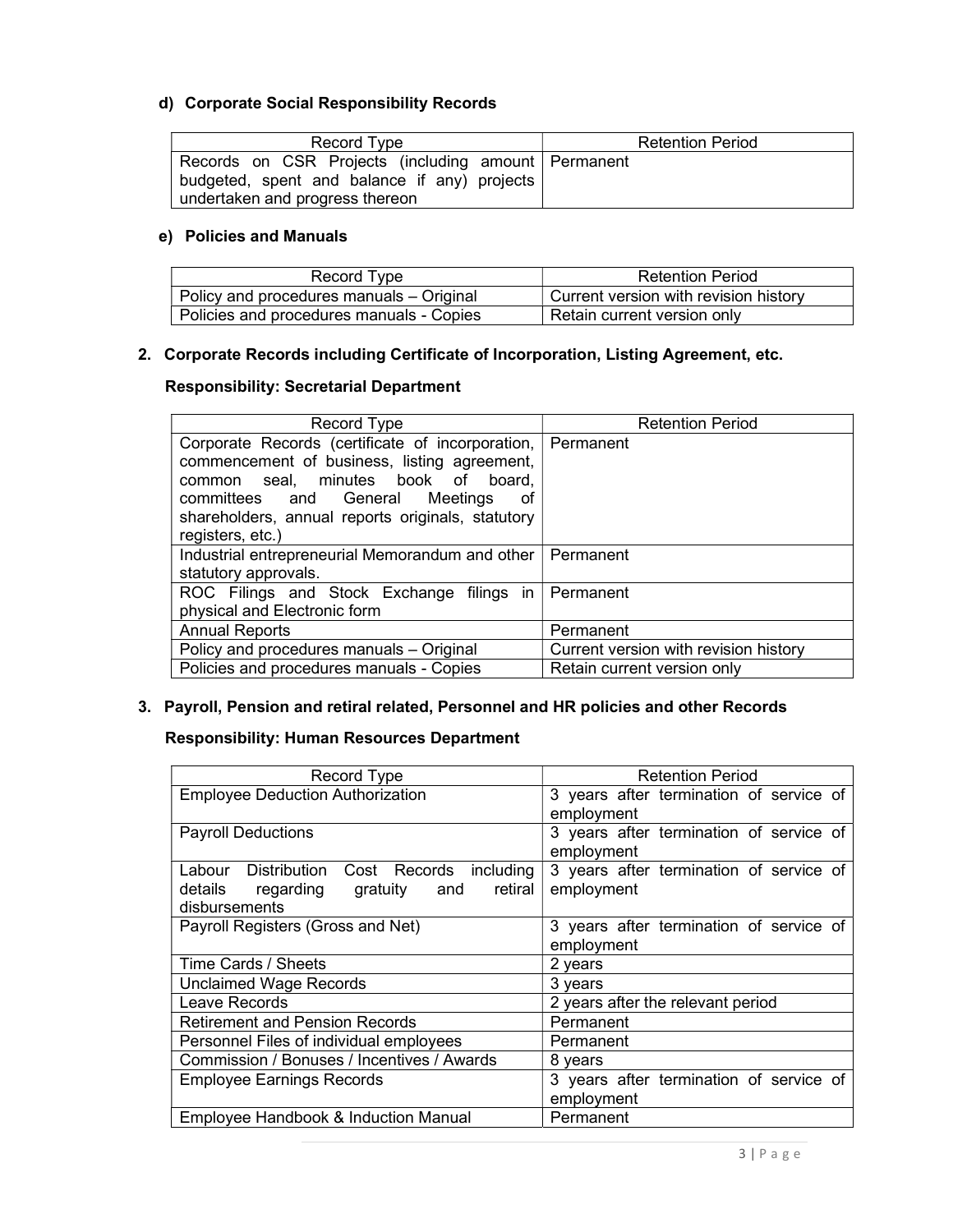| <b>Employee Medical Records</b>                                                                                                                                                                 | 3 years after termination of service of<br>employment |
|-------------------------------------------------------------------------------------------------------------------------------------------------------------------------------------------------|-------------------------------------------------------|
| Attendance records, application forms, job or<br>promotion records, performance evaluations,<br>termination papers, test results, training and<br>qualification records, enquiry related papers | 3 years after termination of service of<br>employment |
| <b>Employment Contracts - Individual</b>                                                                                                                                                        | 3 years after termination of service of<br>employment |
| Correspondence with Employment Agencies and<br>Advertisements for job openings                                                                                                                  | 3 years                                               |
| Job Description                                                                                                                                                                                 | 3 years after superseding the earlier<br>document     |
| Attendance Records                                                                                                                                                                              | 3 years                                               |
| Program statistics, etc,                                                                                                                                                                        | 3 years                                               |
| <b>Research &amp; Publications</b>                                                                                                                                                              | Permanent                                             |
| <b>Consultant Reports</b>                                                                                                                                                                       | 3 years                                               |
| Policy and procedures manuals - Original                                                                                                                                                        | Current version with revision history                 |
| Policies and procedures manuals - Copies                                                                                                                                                        | Retain current version only                           |
| Dealership agreements                                                                                                                                                                           | Current version with revision history                 |

# 4. Contracts entered into by the Company including Marketing Records, Policies etc.

# Responsibility: Marketing Department

| Record Type                                                                                                                                 | <b>Retention Period</b>               |
|---------------------------------------------------------------------------------------------------------------------------------------------|---------------------------------------|
| Contracts and Related Correspondence 8 years<br>(including any proposal that resulted in the<br>contract and all other supportive documents |                                       |
| Policy and procedures manuals - Original                                                                                                    | Current version with revision history |
| Policies and procedures manuals - Copies                                                                                                    | Retain current version only           |
| Dealership agreements                                                                                                                       | Current version with revision history |

# 5. Factory licenses, Mining licenses, etc.

# Responsibility: Operations Department

| Record Type                                        | <b>Retention Period</b>               |
|----------------------------------------------------|---------------------------------------|
| <b>Factory Licenses</b>                            | Permanent                             |
| Pollution Control Board certificates and approvals | Permanent                             |
| <b>Environmental Approvals</b>                     | Permanent                             |
| Mining licenses                                    | Permanent                             |
| <b>Electrical Licenses</b>                         | Permanent                             |
| <b>Boiler Licences</b>                             | Permanent                             |
| Drawings of the Factory                            | Permanent                             |
| Plan of the plant                                  | Permanent                             |
| Policy and procedures manuals - Original           | Current version with revision history |
| Policies and procedures manuals - Copies           | Retain current version only           |

# 6. Purchase Records, polies.

# Responsibility: Purchase Department

| Record Type                            | <b>Retention Period</b> |
|----------------------------------------|-------------------------|
| Comparative statements with quotations | 8 vears                 |
| <b>Purchase Orders</b>                 | 8 vears                 |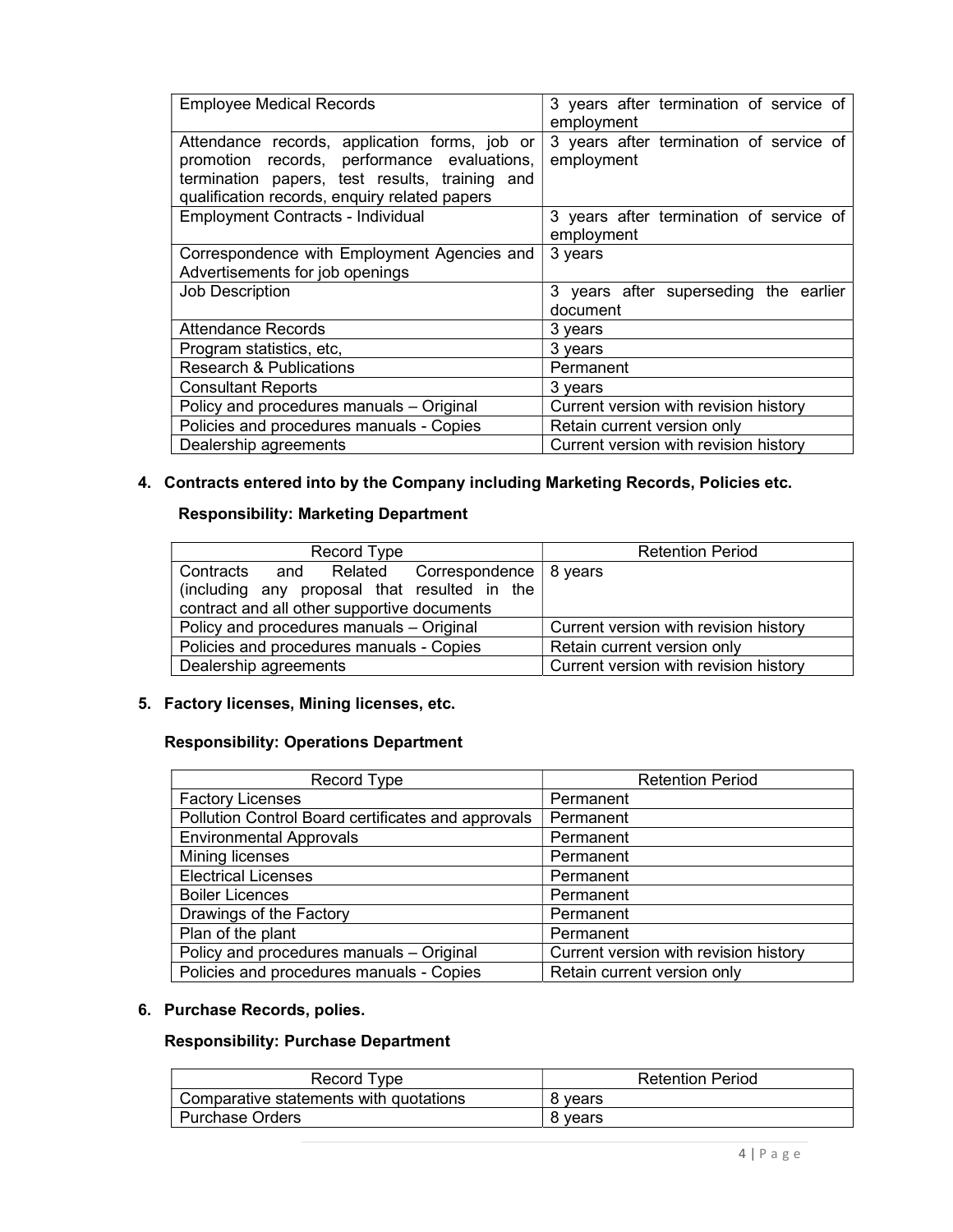| Third Party Contracts / Agreements       | 3 years from the date of Expiry       |
|------------------------------------------|---------------------------------------|
| Policy and procedures manuals - Original | Current version with revision history |
| Policies and procedures manuals - Copies | Retain current version only           |

## 7. Legal Files and Records

## Responsibility: Legal Department

| Record Type                                                             | <b>Retention Period</b>                                                                                                                                                                                                                                |
|-------------------------------------------------------------------------|--------------------------------------------------------------------------------------------------------------------------------------------------------------------------------------------------------------------------------------------------------|
| Legal Memoranda and Opinions                                            | Permanent                                                                                                                                                                                                                                              |
| Litigation files                                                        | 3 year after expiration of disposal of the<br>case as there is possibility of filing an<br>appeal with delay condonation petition.<br>Further, the file can be disposed only<br>after the case reaches its<br>logical<br>conclusion by the Apex Court. |
| <b>Court Orders</b>                                                     | Permanent                                                                                                                                                                                                                                              |
| Correspondence, Property Deeds, Assessments,<br>Licenses, Rights of Way | Permanent                                                                                                                                                                                                                                              |
| Original Purchase / Sale Deeds                                          | Permanent                                                                                                                                                                                                                                              |
| <b>Original Lease Agreements</b>                                        | 3 years after expiration of the lease<br>subject to collection or adjustment of the<br>entire advance lying with the landlord.                                                                                                                         |

## 8. Electronic Documents including email retention and back up

## Responsibility: Information Technology Department

- i) Electronic Mail: Not all email needs to be retained, depending on the subject matters
	- All e-mail from internal and external sources to be deleted after 24 months.
	- Staff will strive to keep all but an insignificant minority of their email related to business issues.
	- Central I.T team would archive email for six months after the staff has deleted it after which time the email will be permanently deleted.
	- Staff will not store or transfer the Company related emails on non-work related computers except as necessary or appropriate with due approvals from the Central IT team and the respective Managers.
	- Staff will take care not to send confidential / proprietary information to outside sources.
	- Any e-mail that the staff deemed vital to the performance of their job should be copied to the staff's specific folder and/or printed and stored in the employees' workplace.

## ii) Electronic Documents including PDF files.

- PDF documents Can be a maximum period of 8 years. But the said document may be destroyed depending upon the completion of the job or its use coming to an end.
- Text/ Formatted files: All word / excel / Power point files may be deleted once every year depending on the importance or lack of it.

### iii) Web page files

 May be retained for a period of 5 years as specified in SEBI's LODR Regulations, 2015.